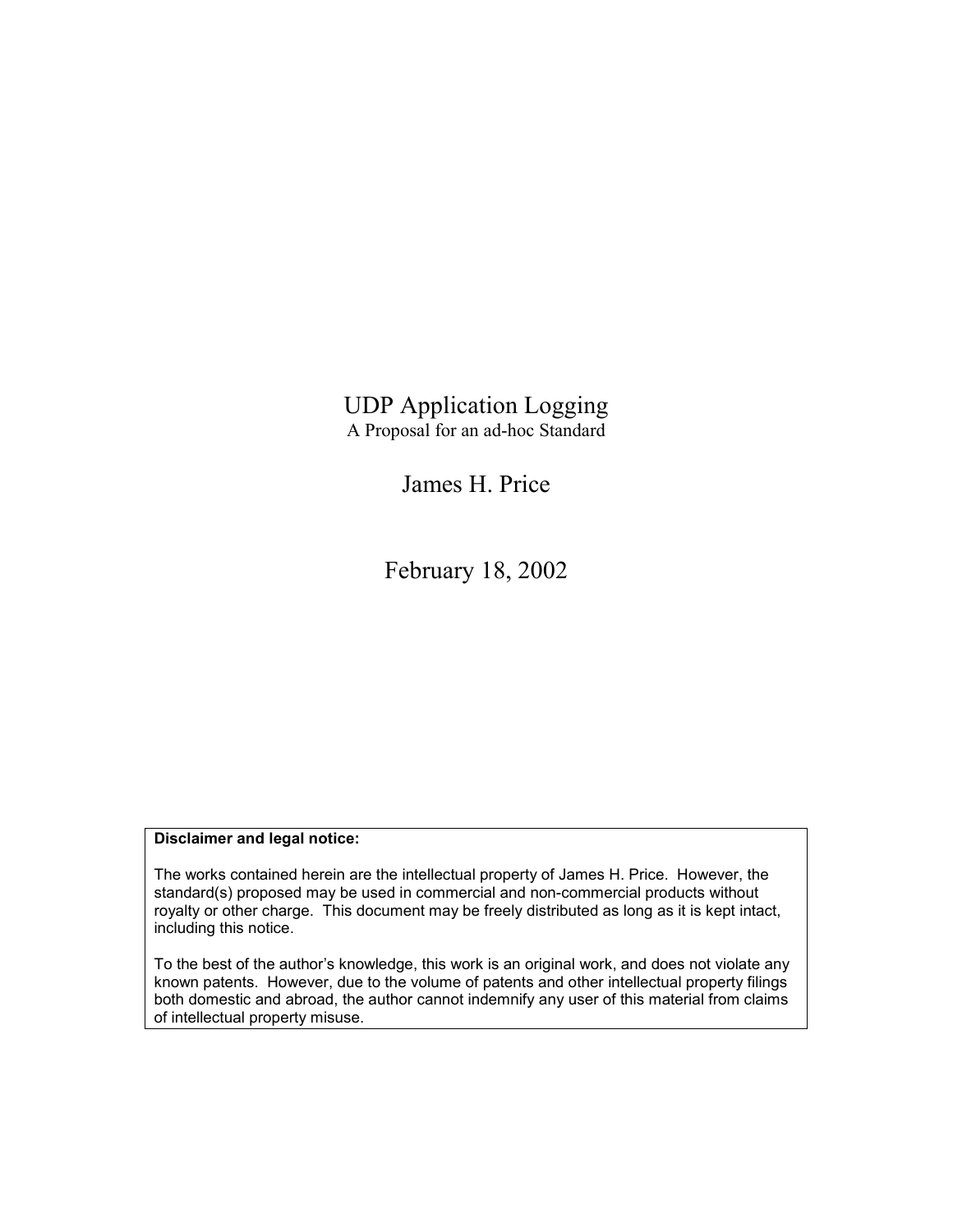### Table of Contents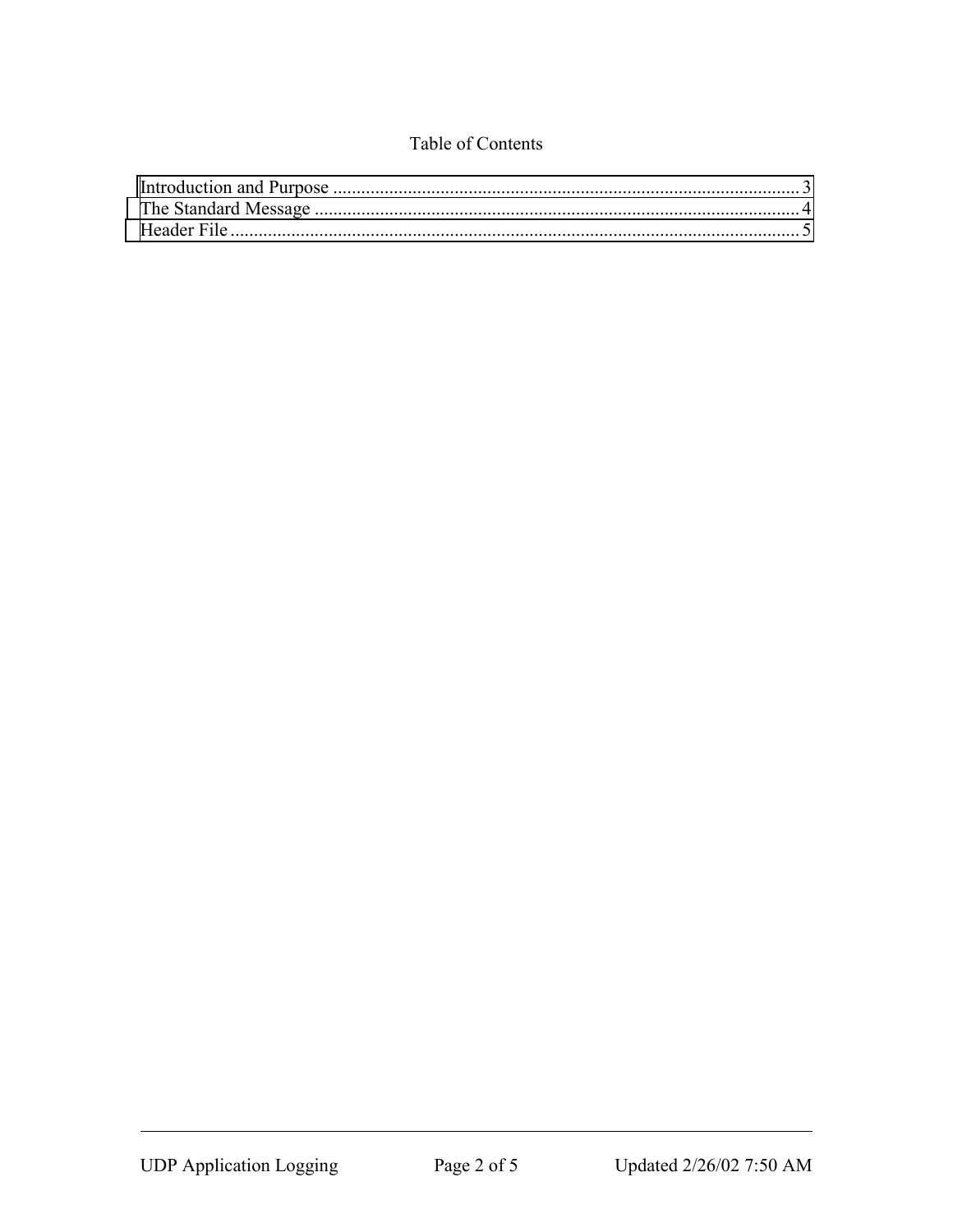## <span id="page-2-0"></span>**Introduction and Purpose**

This proposed standard defines a common message format that can be used by a variety of applications and devices. A display program on a PC can receive the messages and display them or log them to disk. Because the message format identifies both the source of the message (application name), and the severity of the message, the display program can use different colors or other display mechanics to indicate those messages of most interest to the user.

The intent of the messaging mechanism is to allow low-overhead one-to-one, one-tomany, many-to-one and many-to-many communication. That is, a single display program might receive messages from a single application (or device), or multiple applications (or devices), or multiple display programs receive messages from one or more applications.

The goal is to provide moderately reliable message delivery within a local area network. For this reason, UDP messages (sent to either individual IP addresses, or network broadcast addresses) shall be used. Nothing about the protocol should necessarily preclude its use over a larger network, except that the unreliability of UDP may cause some messages to get lost. Developers expecting reliable transport over large networks may look to standards other than this proposal.

 $\overline{a}$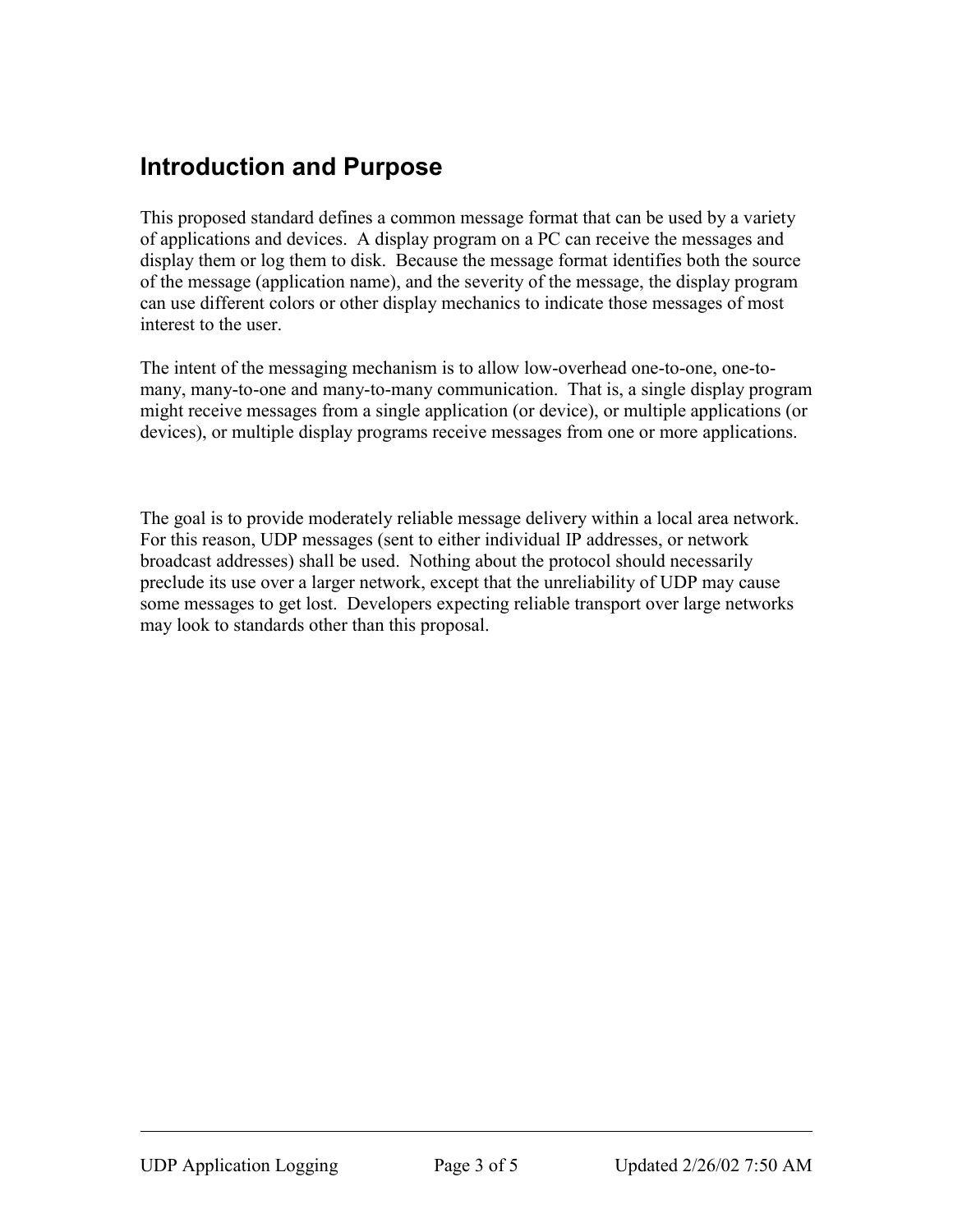# <span id="page-3-0"></span>**The Standard Message**

The standard message consists of the following fixed-length fields:

| <b>Field Name</b>   | <b>Number</b> | <b>Notes</b>                                            |
|---------------------|---------------|---------------------------------------------------------|
|                     | of Bytes      |                                                         |
| Application         | 16            | Null-terminated ASCII string. Identifies the            |
| Name                |               | application sending the message.                        |
|                     |               | Only 15 bytes may be used for the name. Unused          |
|                     |               | trailing bytes should be set to 0                       |
| <b>Service Name</b> | 16            | Null-terminated ASCII string. Identifies the service    |
|                     |               | (within the application) sending the message. (An       |
|                     |               | application may have more than one service.)            |
|                     |               | Only 15 bytes may be used for the name. Unused          |
|                     |               | trailing bytes should be set to 0                       |
| OpCode              | $\mathbf{1}$  | Binary value. Values assigned as follows:               |
|                     |               | 0 – Textual log message (Message body contains text.)   |
|                     |               | 1 – Meter message (Message body contains one or         |
|                     |               | more name-values pairs of the format:                   |
|                     |               | "fieldname=value,scalemax=value,scalemin=value"         |
|                     |               | For example:                                            |
|                     |               | $level=127$ , scalemax= $255$ , scalemin=0              |
|                     |               | indicates a field named "level" with a max value of 255 |
|                     |               | and minimum value of 0, and a current value of 127.     |
| Severity            | $\mathbf{1}$  | Binary value. A value of 0 indicates lowest severity.   |
|                     |               | A value of 255 indicates the highest.                   |
|                     |               | Recommended usage:                                      |
|                     |               | Messages of different severity may be displayed with    |
|                     |               | different colored icons.                                |
|                     |               | 0-9 Black                                               |
|                     |               | 10-49 Blue                                              |
|                     |               | 50-99 Green                                             |
|                     |               | 100-199 Yellow                                          |
|                     |               | 200-255 Red                                             |
|                     |               | Items of the display application should continue to     |
|                     |               | display an icon indicating the highest priority message |
|                     |               | received until either:                                  |
|                     |               | a) reset by the user                                    |
|                     |               | or                                                      |
|                     |               | b) a message with priority 0-9 is received              |
| Message Body        | 200           | Null-terminated ASCII string. Unused trailing bytes     |
|                     |               | should be set to 0.                                     |

 $\overline{a}$